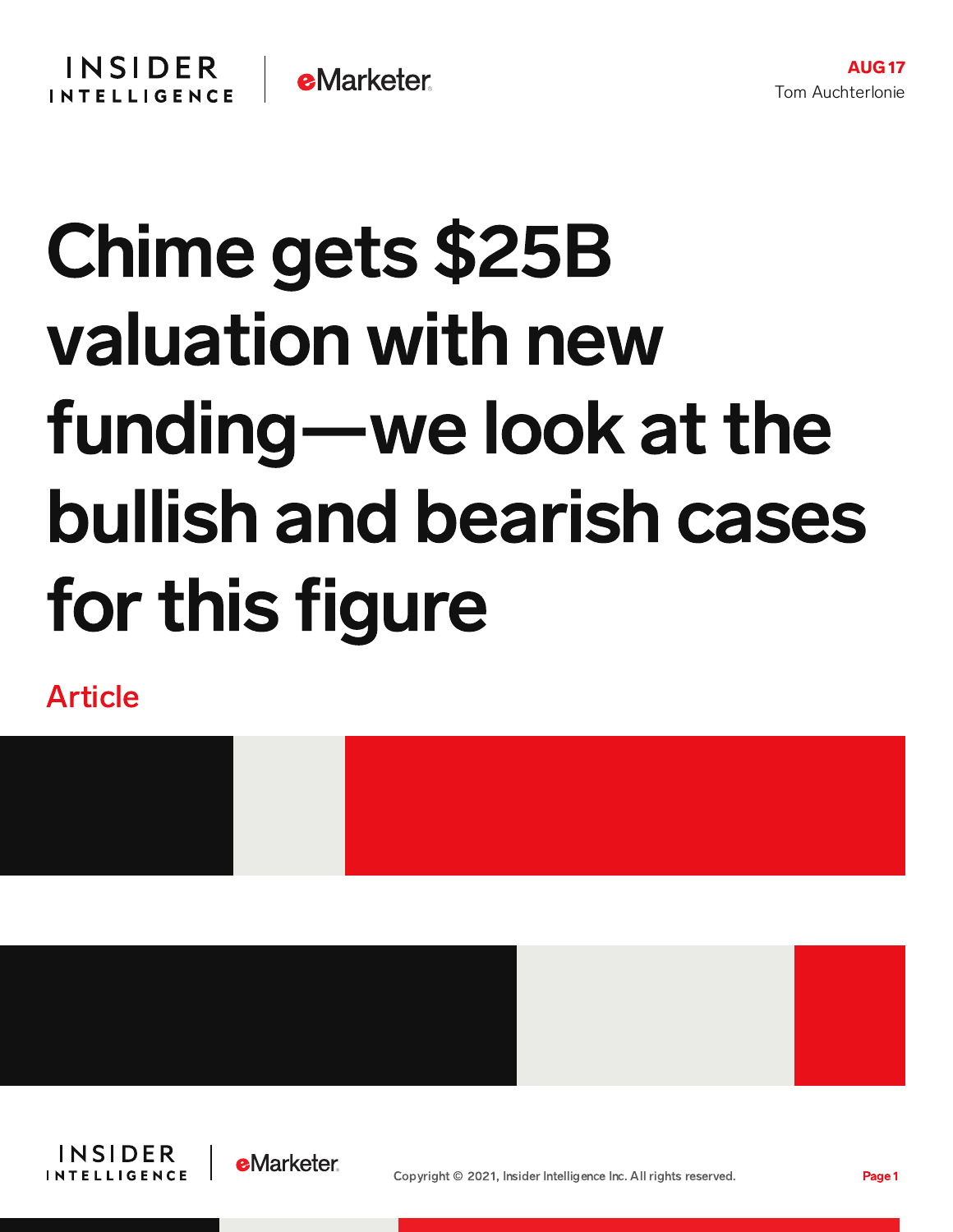**The news: Chime** has hit a \$25 billion valuation as part of a funding round that brought in \$750 million, per The Wall Street Journal. The valuation represents a meteoric rise for the US neobank: it reached \$1.5 billion in 2019 and then \$14.5 billion in 2020. Chris Britt, Chime's CEO, said the company will use the proceeds for growth, plus adding products and services.

More on this: Chime's business model is backed by and benefits from interchange fees derived from debit-card transactions, thanks to a provision in the 2010 Dodd-Frank Act that lets smaller banks charge higher fees than their bigger counterparts—Chime takes a cut of the revenue from its partner banks, Stride Bank and Bancorp.

The big takeaway: Chime will now have to work to prove its mettle with respect to its lofty valuation. Here's a rundown of the case for why it might deserve the \$25 billion figure—and why it might not:

## The bullish case:

- Chime has a broad, fast-growing user base. The neobank is getting hundreds of thousands of new accounts each month and counts a user base in the millions, Britt said, [per](https://www.wsj.com/articles/chime-financial-raises-750-million-in-latest-funding-round-11628872069) WSJ. It's also projected to continue raking in customers over the coming years, jumping from 13.1 million US users in 2021 to 22.7 million in 2025, [per](https://forecasts-na2.emarketer.com/5eeafb4d0055ef074c7aff0b/5eeaf539e60f5d07540e2520) Insider Intelligence.
- ٣ US consumer spending has been on the [rebound](https://apnews.com/article/business-health-coronavirus-pandemic-inflation-e57217f50ef4c641fe94bfe2b9bf50f4) from the pandemic-induced economic downtown. An uptick means that Chime can generate more interchange revenue from its customers' transactions, as they opt to move their cash off the sidelines. While the impact from the delta variant [presents](https://www.axios.com/consumer-sentiment-delta-variant-58156f64-8930-47d2-80dc-fbc237da1df5.html) a cloudy short-term picture, another hard drop induced by lockdowns is [unlikely](https://www.axios.com/consumer-sentiment-delta-variant-58156f64-8930-47d2-80dc-fbc237da1df5.html) to occur in the US.
- Chime is edging toward profitability: It [disclosed](https://techcrunch.com/2020/09/18/chime-adds-485m-at-a-14-5b-valuation-claims-ebitda-profitability/) last September that it was in the black when measured by **EBITDA**.

## The bearish case:

**INSIDER** 

**INTELLIGENCE** 

**e**Marketer

- Chime has a fairly homogenous revenue mix: Financials [obtained](https://www.axios.com/chime-fee-income-atm-revenue-14572e20-7397-4cb2-96e8-425126850363.html) by Axios in January show that **"**most**"** of its revenue came from interchange fees, though 21% come from out-ofnetwork ATM transactions. The neobank mostly [eschews](https://www.chime.com/no-fees/) direct fees to consumers, and doesn't offer lending products. However, it may need to find more sources of revenue if it wants to prove that it's worth \$25 billion.
- It's strong in quantity for its user base, but the quality of its customer relationships may be a vulnerability: The proportion of Gen Z users who picked it as their primary bank fell between